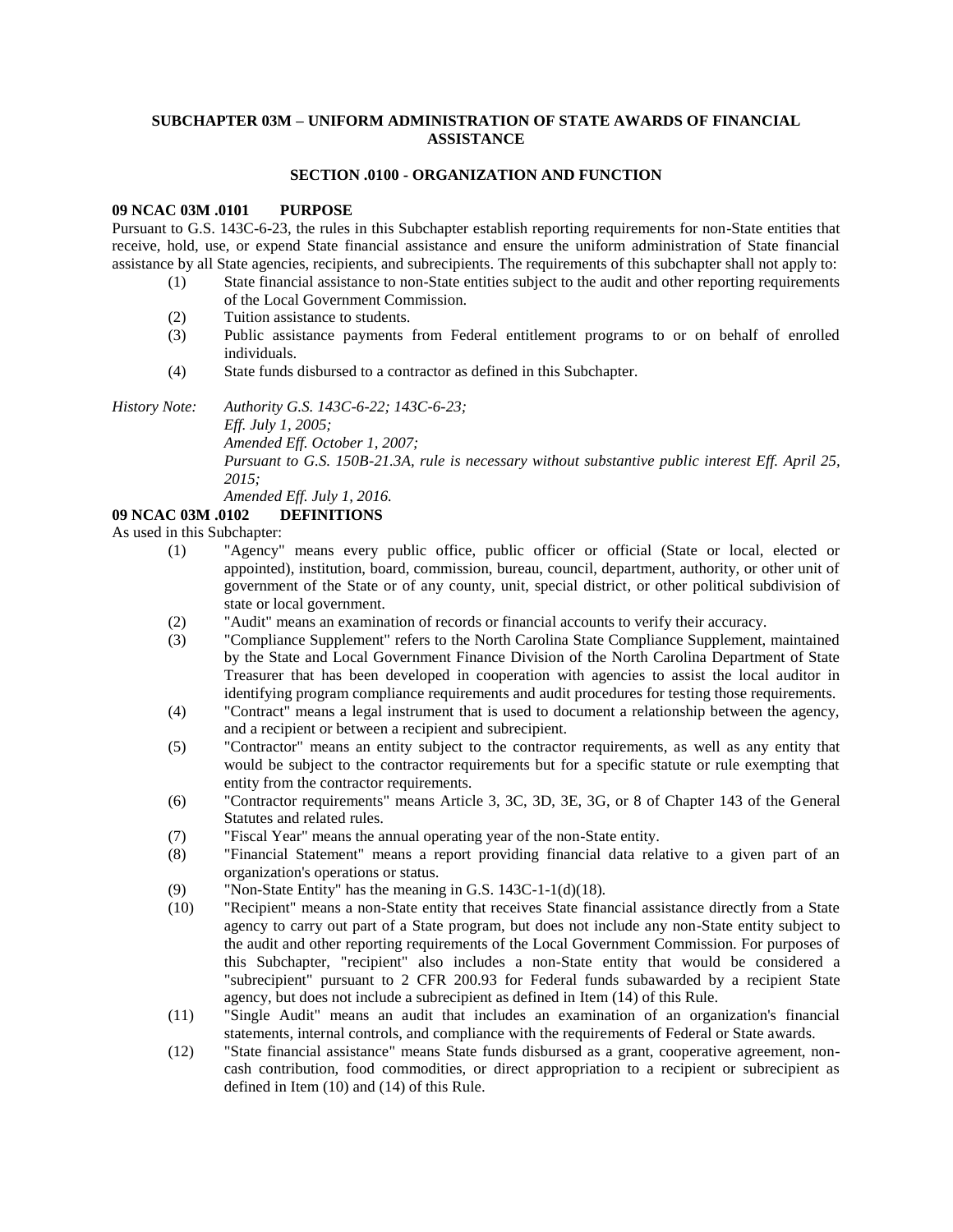- (13) "State Funds" means any funds appropriated by the North Carolina General Assembly or collected by the State of North Carolina. State funds include federal financial assistance received by the State and transferred or disbursed to non-State entities. Both Federal and State funds maintain their identity as they are disbursed as financial assistance to other organizations.
- (14) "Subrecipient" means a non-State entity that receives State financial assistance from a recipient to carry out part of a State program; but does not include an individual that is a beneficiary of such program. This definition of "subrecipient" applies throughout these Rules, except as used in Item (10) of this Rule.

*History Note: Authority G.S. 143C-6-22; 143C-6-23; Eff. July 1, 2005; Amended Eff. October 1, 2007; Pursuant to G.S. 150B-21.3A, rule is necessary without substantive public interest Eff. April 25, 2015; Amended Eff. July 1, 2016.*

# **SECTION .0200 - RESPONSIBILITIES OF RECIPIENTS AND SUBRECIPIENTS**

#### **09 NCAC 03M .0201 ALLOWABLE USES OF STATE FINANCIAL ASSISTANCE**

Expenditures of State financial assistance by any recipient or subrecipient shall be in accordance with the cost principles outlined in the Code of Federal Regulations, 2 CFR, Part 200. If the State financial assistance includes federal sources, the recipient or subrecipient shall ensure adherence to the cost principles established in the Code of Federal Regulations, 2 CFR, Part 200.

*History Note: Authority G.S. 143C-6-22; 143C-6-23; Eff. July 1, 2005; Readopted Eff. July 1, 2016.*

#### **09 NCAC 03M .0202 RECIPIENT AND SUBRECIPIENT RESPONSIBILITIES**

A recipient or subrecipient that receives State financial assistance shall ensure that those funds are utilized for their intended purpose and shall expend those funds in compliance with requirements established by this Subchapter and their contract. Recipients and subrecipients shall:

- (1) Provide the information required by the disbursing agency in order to comply with the procedures for disbursement of funds.
- (2) Maintain reports and accounting records that support the allowable expenditure of State funds. Recipients and subrecipients shall make available all reports and records for inspection by the awarding agency, the Office of State Budget and Management, and the Office of the State Auditor for oversight, monitoring, and evaluation purposes.
- (3) Ensure that subrecipients comply with all reporting requirements established by this Subchapter and their contract and report to the appropriate disbursing entity.

*History Note: Authority G.S. 143C-6-22; 143C-6-23; Eff. July 1, 2005; Readopted Eff. July 1, 2016.*

### **09 NCAC 03M .0203 SUBGRANTEE RESPONSIBILITIES**

*History Note: Authority G.S. 143C-6-22; 143C-6-23; Eff. July 1, 2005; Repealed Eff. July 1, 2016.*

# **09 NCAC 03M .0204 RESERVED FOR FUTURE CODIFICATION**

# **09 NCAC 03M .0205 MINIMUM REPORTING REQUIREMENTS FOR RECIPIENTS AND SUBRECIPIENTS**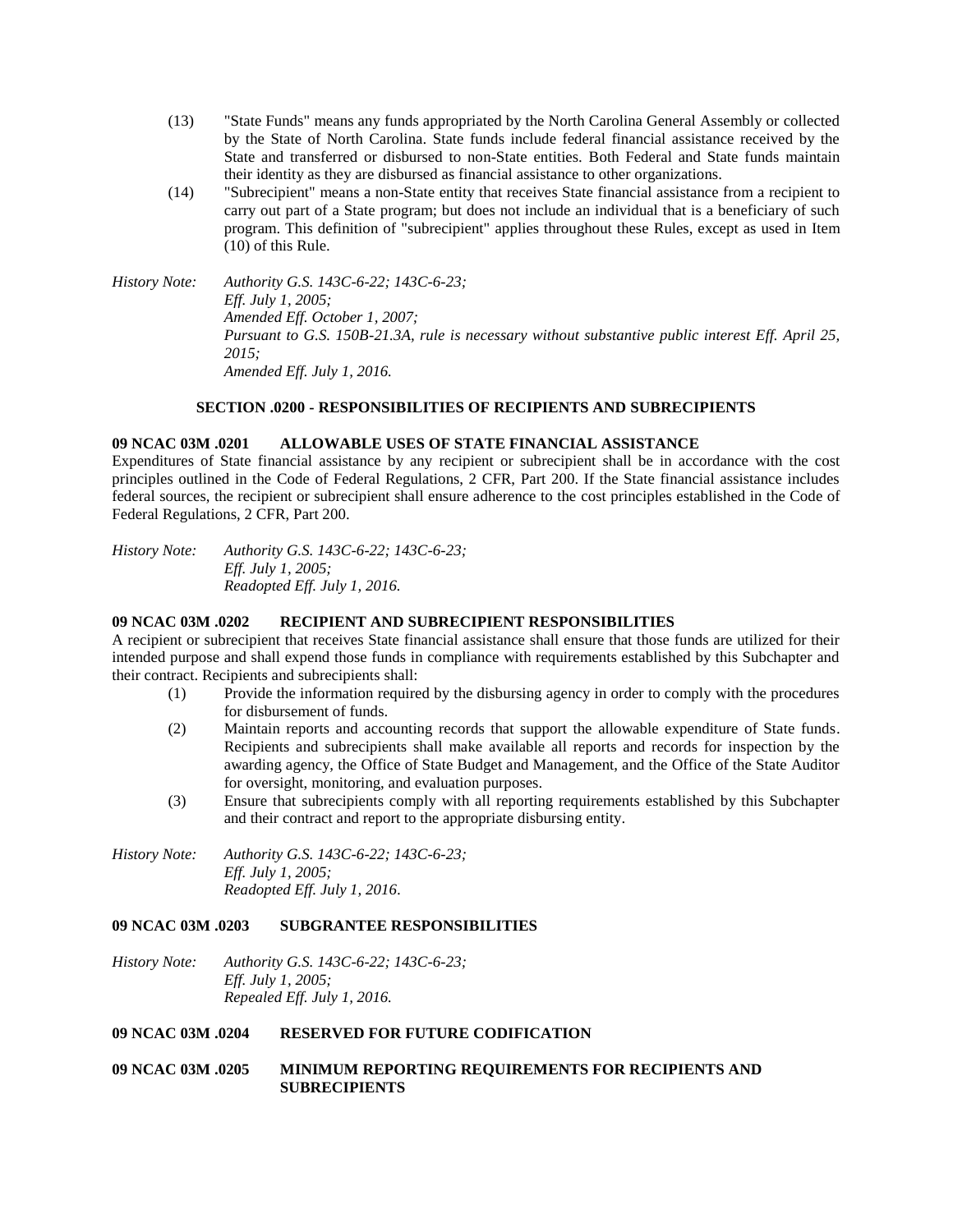(a) For the purposes of this Subchapter, there are three reporting levels established for recipients and subrecipients receiving State financial assistance. Reporting levels are based on the level of State financial assistance from all funding sources. The reporting levels are:

- (1) Level I A recipient or subrecipient that receives, holds, uses, or expends State financial assistance in an amount less than twenty-five thousand dollars (\$25,000) within its fiscal year.
- (2) Level II A recipient or subrecipient that receives, holds, uses, or expends State financial assistance in an amount of at least twenty-five thousand (\$25,000) or greater, but less than five hundred thousand dollars (\$500,000) within its fiscal year.
- (3) Level III A recipient or subrecipient that receives, holds, uses, or expends State financial assistance in an amount equal to or greater than five hundred thousand dollars (\$500,000) within its fiscal year.

(b) Agencies shall establish reporting requirements for recipients that meet the following reporting standards on an annual basis:

- (1) All recipients and subrecipients shall provide a certification that State financial assistance received or, held was used for the purposes for which it was awarded.
- (2) All recipients and subrecipients shall provide an accounting of all State financial assistance received, held, used, or expended.
- (3) Level II and III recipients and subrecipients shall report on activities and accomplishments undertaken by the recipient, including reporting on any performance measures established in the contract.
- (4) Level III recipients and subrecipients shall have a single or program-specific audit prepared and completed in accordance with Generally Accepted Government Auditing Standards, also known as the Yellow Book.

(c) All reports shall be filed with the disbursing agency in the format and method specified by the agency no later than three months after the end of the recipient's fiscal year, unless the same information is already required through more frequent reporting. Audits must be provided to the funding agency no later than nine months after the end of the recipient's fiscal year.

(d) Agency-established reporting requirements to meet the standards set forth in Paragraph (b) of this Rule shall be specified in each recipient's contract.

(e) Unless prohibited by law, the costs of audits made in accordance with the provisions of this Rule shall be allowable charges to State and Federal awards. The charges may be considered a direct cost or an allocated indirect cost, as determined in accordance with cost principles outlined in the Code of Federal Regulations, 2 CFR Part 200. The cost of any audit not conducted in accordance with this Subchapter shall not be charged to State awards.

(f) Notwithstanding the provisions of this Subchapter, a recipient may satisfy the reporting requirements of Subparagraph (b)(4) of this Rule by submitting a copy of the report required under federal law with respect to the same funds.

*History Note: Authority G.S. 143C-6-22; 143C-6-23; Eff. July 1, 2005; Readopted Eff. July 1, 2016.*

# **SECTION .0300 - RESPONSIBILITIES OF THE OFFICE OF THE STATE CONTROLLER**

### **09 NCAC 03M .0301 OFFICE OF THE STATE CONTROLLER RESPONSIBILITIES**

*History Note: Authority G.S. 143C-6-22; 143C-6-23; Eff. July 1, 2005; Amended Eff. October 1, 2007; Pursuant to G.S. 150B-21.3A, rule Expired May 1, 2015.*

# **SECTION .0400 - RESPONSIBILITIES OF AGENCIES**

### **09 NCAC 03M .0401 AGENCY RESPONSIBILITIES**

(a) An agency that receives State funds and disburses those funds as State financial assistance to a recipient shall:

(1) Notify each recipient, at the time the State financial assistance award is made, of the purpose of the award and the reporting requirements established in this Subchapter.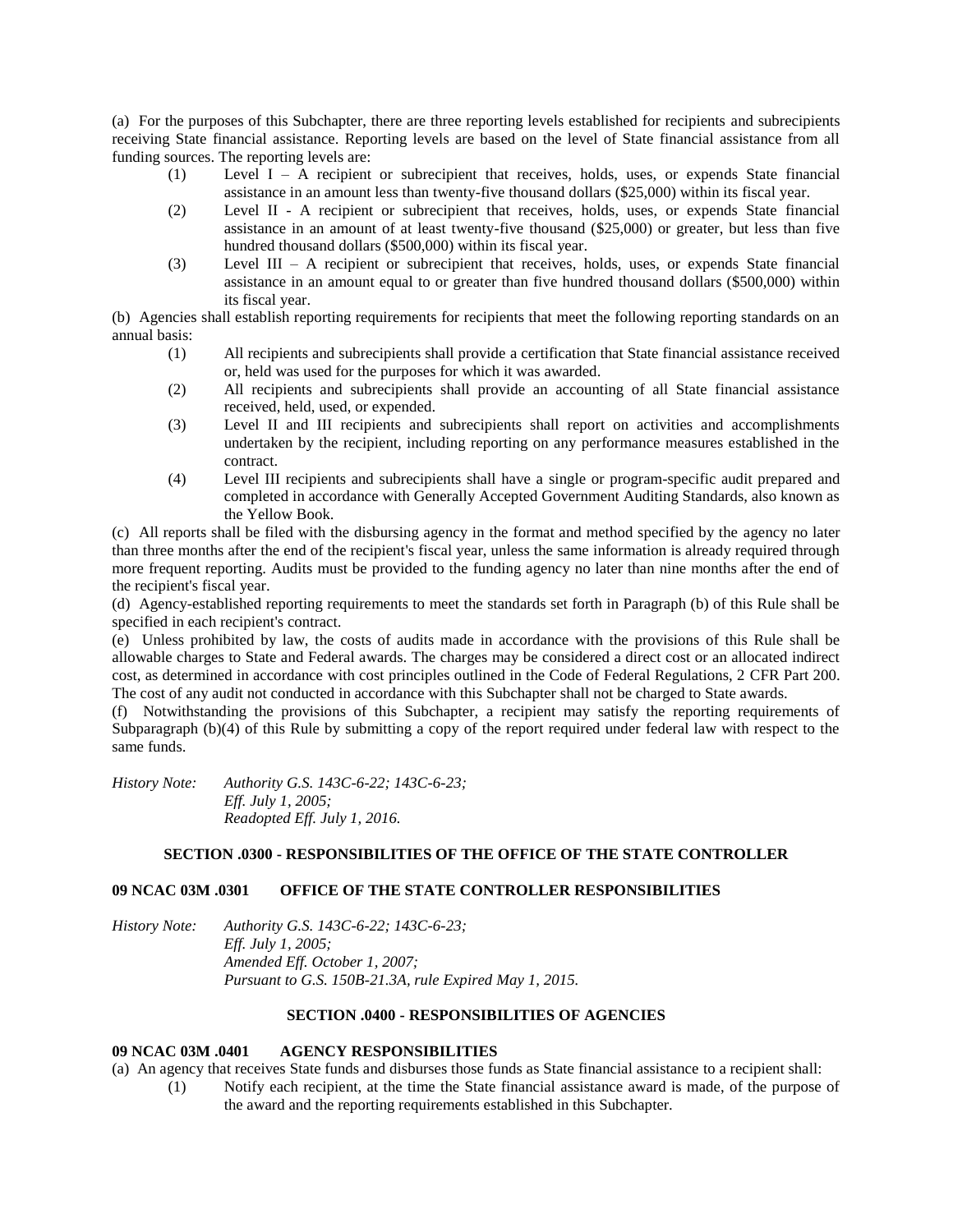- (2) Prior to disbursing any State financial assistance:
	- (A) Register each State assistance program with the Office of State Budget and Management in the format and method specified by the Office of State Budget and Management.
	- (B) Execute a contract with the recipient that complies with the requirements of this Subchapter.
	- (C) Report each individual award to the Office of State Budget and Management in the format and method specified by the Office of State Budget and Management.
	- (D) Follow the procedures for disbursement of State financial assistance.
- (3) Develop compliance supplement reports that describe standards of compliance and audit procedures to give direction to independent auditors. This report shall be provided to the State and Local Government Finance Division in the North Carolina Department of State Treasurer for inclusion in the North Carolina State Compliance Supplement.
- (4) Develop a monitoring plan for each State assistance program the agency oversees and submit the plan to the Office of State Budget and Management for approval.
- (5) Perform monitoring and oversight functions as specified in agency monitoring plans to ensure that State financial assistance is used for authorized purposes in compliance with laws, regulations, and the provisions of contracts, and that performance goals are achieved.
- (6) Ensure that State financial assistance is spent consistent with the purposes for which it was awarded.
- (7) Determine that reporting requirements have been met by the recipient and that all reports have been completed and submitted in accordance with the recipient's contract.
- (8) Monitor compliance by recipients with all terms of a contract. Upon determination of noncompliance the agency shall take appropriate action as specified in Section .0800 of this Subchapter.
- (9) Require agency internal auditors to conduct periodic audits of agency compliance with requirements of this Subchapter.
- (10) Provide all requested documentation when subject to an audit of compliance with the requirements of this Subchapter. Audits may be conducted by the Office of State Budget and Management, the Office of the State Auditor, or the agency's internal auditor.

(b) Each recipient shall ensure that subrecipients have complied with the applicable provisions of this Subchapter. Failure to comply with such provisions shall be the basis for an audit exception.

*History Note: Authority G.S. 143C-6-22; 143C-6-23; Eff. July 1, 2005; Readopted Eff. July 1, 2016.*

### **SECTION .0500 - RESPONSIBILITIES OF THE OFFICE OF THE STATE AUDITOR**

### **09 NCAC 03M .0501 OFFICE OF THE STATE AUDITOR RESPONSIBILITIES**

*History Note: Authority G.S. 143C-6-22; 143C-6-23; Eff. July 1, 2005; Repealed Eff. July 1, 2016.*

## **SECTION .0600 - RESPONSIBILITIES OF THE OFFICE OF STATE BUDGET AND MANAGEMENT**

### **09 NCAC 03M .0601 OFFICE OF STATE BUDGET AND MANAGEMENT RESPONSIBILITIES**

The Office of State Budget and Management shall:

- (1) Provide guidelines to agencies for developing monitoring plans and establishing reporting processes that meet the requirements established in this Subchapter.
- (2) Maintain a Suspension of Funding list readily accessible to any interested party that identifies any recipient found in noncompliance with the requirements of this Subchapter or the terms of their contract. This list shall serve as notice to other agencies that no further State financial assistance shall be provided to that recipient until they are removed from the list.
- (3) Periodically audit State agencies to ensure compliance with requirements set forth in Section .0400 of this Subchapter.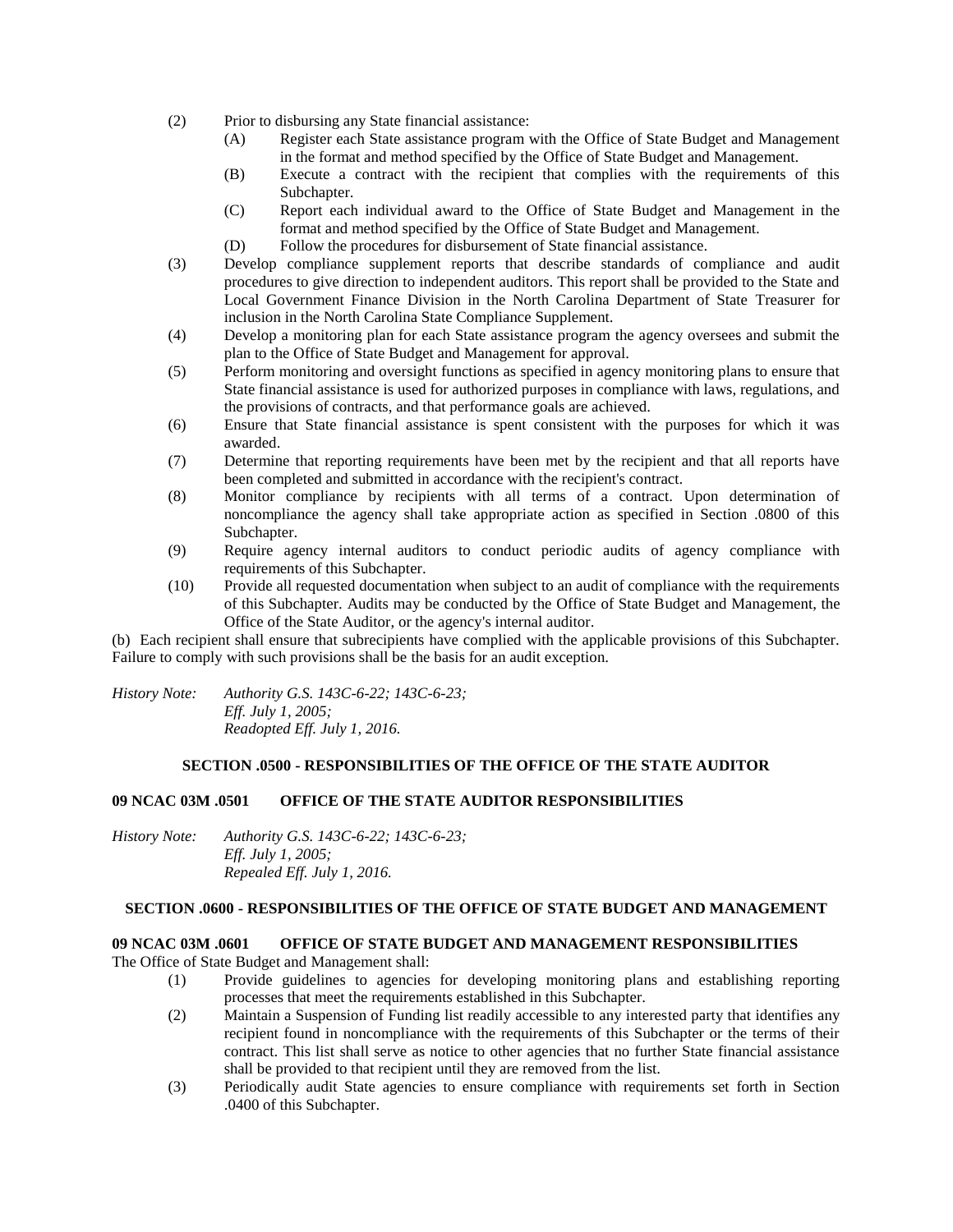- (4) Upon notification from a disbursing agency that a recipient is no longer noncompliant with the requirements set forth in Section .0200 of this Subchapter, validate that all such noncompliance has been corrected prior to the removal of that recipient from the Suspension of Funding listing. A recipient may appeal to the Office of State Budget and Management to be removed from the Suspension of Funding list if they believe they have been suspended in error. Once removed from the Suspension of Funding list, the recipient is eligible for current and future State financial assistance.
- (5) Take appropriate administrative action when the Director of the Budget finds that the recipient has spent or encumbered State funds for an unauthorized purpose, including ensuring allegations of criminal violations are reported to the Attorney General and the State Bureau of Investigation by the disbursing agency.
- (6) If the funds are a pass-through of funds awarded by an agency of the United States, consult with the awarding agency of the United States and the State agency that is the recipient of the passthrough funds prior to taking actions authorized by this Subchapter.

*History Note: Authority G.S. 143C-6-22; 143C-6-23; Eff. July 1, 2005; Readopted Eff. July 1, 2016.*

# **SECTION .0700 - CONTRACTING, MONITORING, AND OVERSIGHT**

# **09 NCAC 03M .0701 GRANT DOCUMENTATION**

*History Note: Authority G.S. 143C-6-22; 143C-6-23; Eff. July 1, 2005; Repealed Eff. July 1, 2016.*

### **09 NCAC 03M .0702 SUBORDINATION OF OTHER CONTRACTS AGREEMENTS**

No contract agreements shall act to eliminate or diminish the requirements contained in this Subchapter.

*History Note: Authority G.S. 143C-6-22; 143C-6-23; Eff. July 1, 2005; Readopted Eff. July 1, 2016.*

### **09 NCAC 03M .0703 REQUIRED CONTRACT PROVISIONS**

Prior to receiving State financial assistance, the recipient shall sign a contract with the agency that shall contain the obligations of both parties. Prior to disbursing any State financial assistance, each agency shall sign a contract with the recipient requiring compliance with the rules in this Subchapter. The requirements of this Rule shall also be applicable to all subrecipient relationships. Each contract agreement shall contain:

- (1) A specification of the purpose of the award, services to be provided, objectives to be achieved, and expected results;
- (2) The source of funds (such as federal or state) must be identified, including the CFDA number and percentages of each source where applicable.
- (3) Account coding information sufficient to provide for tracking of the disbursement through the disbursing agency's accounting system.
- (4) Agreement to maintain all pertinent records for a period of five years or until all audit exceptions have been resolved, whichever is longer.
- (5) Names of all parties to the terms of the contract. For the recipient or subrecipient, each contract shall contain the employer/tax identification number, address, contact information, and the recipient's or subrecipient's fiscal year end date.
- (6) Signatures binding all parties to the terms of the contract.
- (7) Duration of the contract, including the effective and termination dates.
- (8) Amount of the contract and schedule of payment(s).
- (9) Particular duties of the recipient.
- (10) Required reports and reporting deadlines.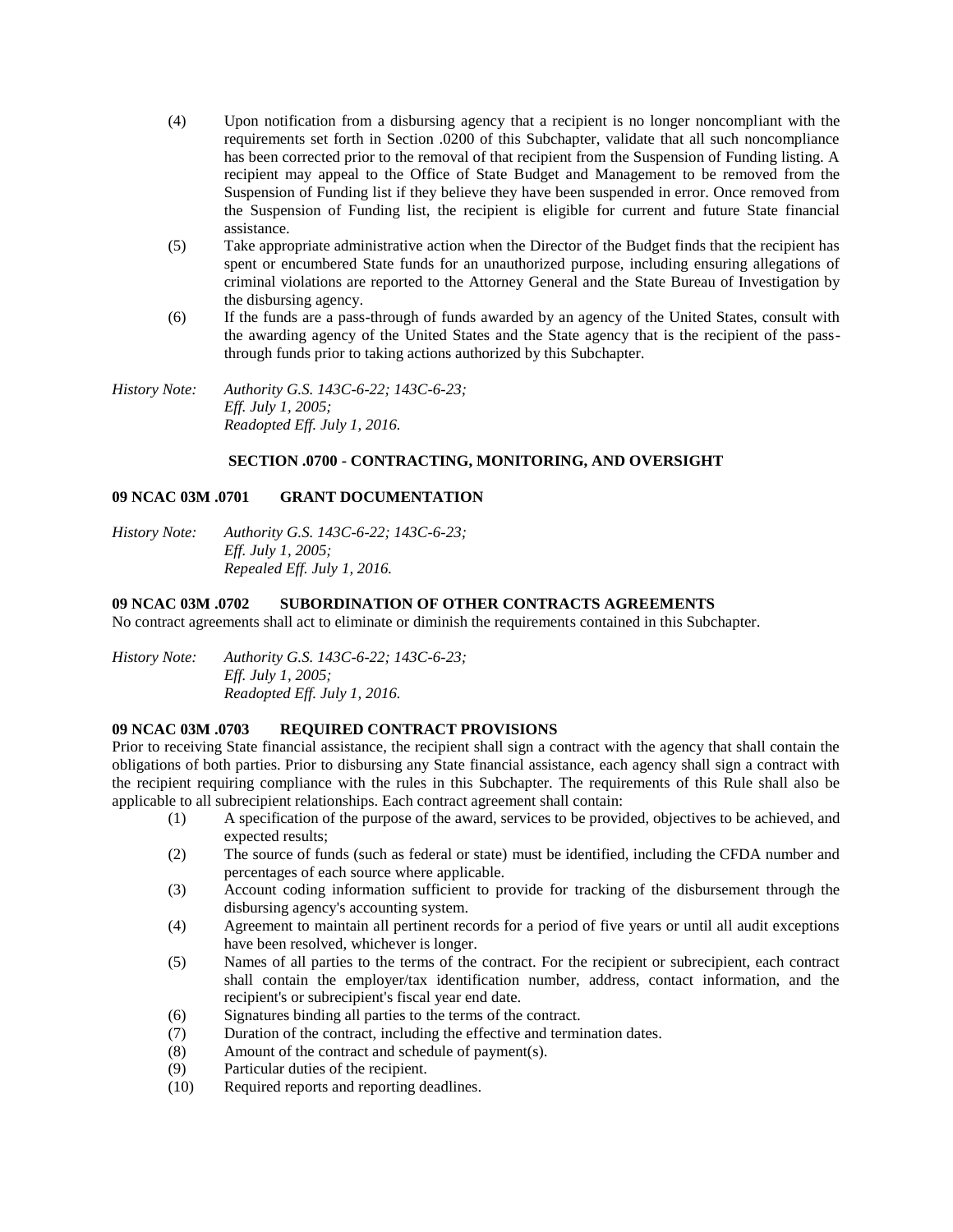- (11) Provisions for termination by mutual consent with 60 days written notice to the other party, or as otherwise provided by law.
- (12) A provision that the awarding of State financial assistance is subject to allocation and appropriation of funds to the agency for the purposes set forth in the contract.
- (13) Provision that requires reversion of unexpended State financial assistance to the agency upon termination of the contract.
- (14) A provision that requires compliance with the requirements set forth in this Subchapter, including audit oversight by the Office of the State Auditor, access to the accounting records by both the funding entity and the Office of the State Auditor, and availability of audit work papers in the possession of any auditor of any recipient of State funding.
- (15) A clause addressing assignability and subcontracting, including the following:
	- (a) The recipient or subrecipient is not relieved of any of the duties and responsibilities of the original contract.
	- (b) The subrecipient agrees to abide by the standards contained in this Subchapter and to provide information in its possession that is needed by the recipient to comply with these standards.

*History Note: Authority G.S. 143C-6-22; 143C-6-23; Eff. July 1, 2005; Readopted Eff. July 1, 2016.*

# **09 NCAC 03M .0704 GRANT MONITORING AND EVALUATION**

*History Note: Authority G.S. 143C-6-22; 143C-23; Eff. July 1, 2005; Repealed Eff. July 1, 2016.*

#### **SECTION .0800 - SANCTIONS**

### **09 NCAC 03M .0801 NONCOMPLIANCE WITH RULES**

(a) An agency shall not disburse any State financial assistance to an entity that is on the Suspension of Funding list. (b) When a non-State entity does not comply with the requirements of this Subchapter, the agency shall take measures to ensure that the requirements are met, including:

- (1) Communicating the requirements to the non-State entity.
- (2) Requiring a response from the non-State entity upon a determination of noncompliance.
- (3) Suspending payments to the non-State entity until the non-State entity is in compliance.

(c) When an agency discovers evidence of management deficiencies or criminal activity leading to the misuse of funds, the agency shall notify the Office of State Budget and Management and take the appropriate action or actions, such as:

- (1) Suspend payments until the matter has been fully investigated and corrective action has been taken.
- (2) Terminate the contract and take action to retrieve unexpended funds or unauthorized expenditures.
- (3) Report possible violations of criminal statutes involving misuse of State property to the State Bureau of Investigation, in accordance with G.S. 143B-920.

(d) Upon determination of noncompliance with requirements of the contract that are not indicative of management deficiencies or criminal activity, the agency shall give the recipient or subrecipient 60 days written notice to take corrective action. If the recipient or subrecipient has not taken the appropriate corrective action after the 60-day period, the disbursing agency shall notify the Office of State Budget and Management and take the appropriate action or actions, such as:

- (1) Suspend payments pending negotiation of a plan of corrective action.
- (2) Terminate the contract and take action to retrieve unexpended funds or unauthorized expenditures.
- (3) Offset future payments with any amounts improperly spent.

(e) Each disbursing agency shall ensure that recipients and subrecipients have complied with the applicable provisions of this Subchapter.

(f) Agencies are subject to audit for compliance with the requirements of this Subchapter by the Office of State Budget and Management, the Office of the State Auditor, and agency internal auditors. Any finding of